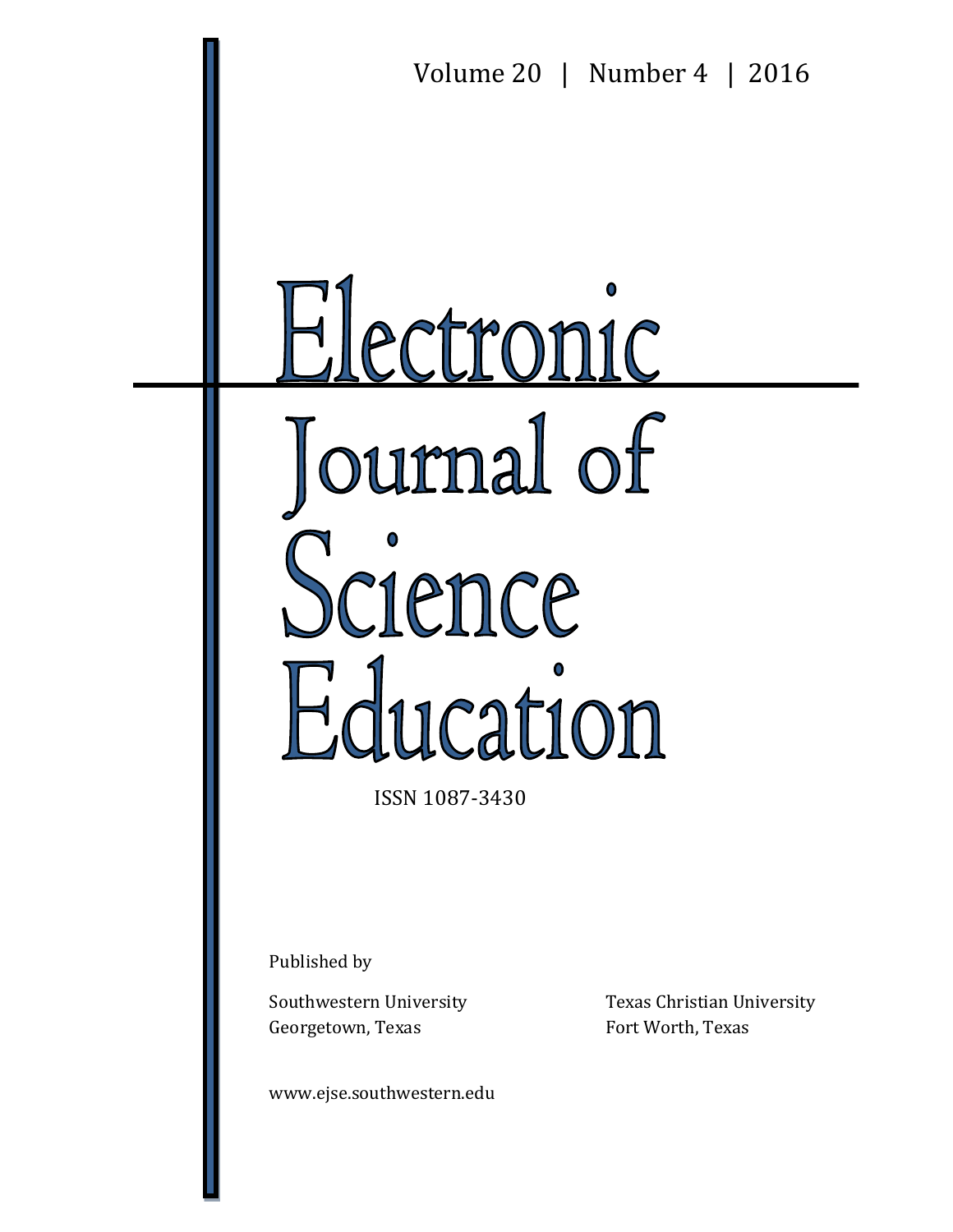### *Editor of Regular Issues*

Molly Weinburgh, Texas Christian University, United States

#### *Editor of Special Issues*

Michael Kamen, Southwestern University, United States

#### *Associate Editors*

Karen E. Bledsoe, Western Oregon University, United States William J.F. Hunter, Illinois State University, United States Murat Kahveci, Canakkale Onsekiz Mart University, Turkey Paul Kelter, Northern Illinois University, United States Nina A. Leonhardt, Suffolk County Community College, United States David Majerick, Temple University, United States Colette Murphy, Queen's University Belfast, United Kingdom Martina Nieswandt, University of Massachusetts, United States Rose Pringle, University of Florida, United States Mike U. Smith, Mercer University School of Medicine, United States Julie Westerlund, Texas State University, United States BaoHui Zhang, Lingnan University, Hong Kong

#### *Administrative Assistant*

Murielle Wright, Texas Christian University, Texas

### *Editorial Review Board*

Emmanuel Edoja Achor, Benue State University, Nigeria Kenneth Adu-Gyamfi, Mampong Technical College of Education, Ghana Mohmmed Ahmed, Oriental Institute of Science and Technology, India Hilal Aktamış, Adnan Menderes University, Turkey Sulaiman Al-Balushi, Sultan Qaboos University, Oman Abdulwali H. Aldahmash, King Saud University, Saudi Arabia Elizabeth Allison, University of South Alabama, United States Tamer G. Amin, Lebanese American University, Lebanon Vincent Amodeo, University of Albany, United States Sumreen Asim, University of North Texas, United States Emmanuel Folorunso Bamidele, Obafemi Awolowo University, Nigeria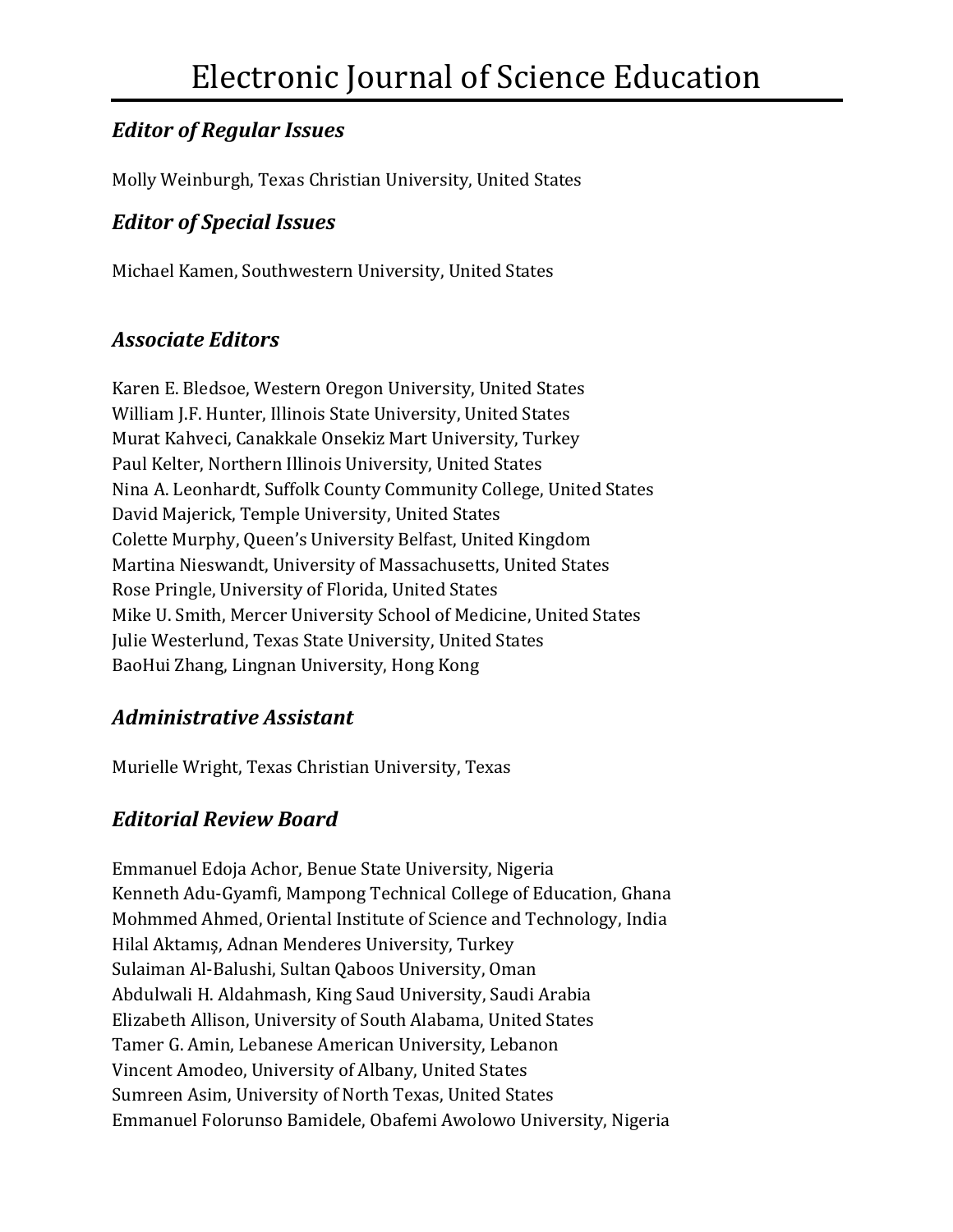# Electronic Journal of Science Education

Lloyd H. Barrow, University of Missouri, United States Craig Berg, University of Wisconsin-Milwaukee, United States Ian Binns, University of North Carolina- Charlotte, United States SueAnn Bottoms, Oregon State University, United States Sherri L. Brown, University of Louisville, United States Erica Brownstein, Oklahoma State University, United States Dan Carpenter, Texas Tech University, United States Marissa Tamar Cohen, St Francis College, United States Merryn Cole, University of Kentucky, United States Michelle Cook, Clemson University, United States Casey Creghan, Sam Houston State University, United States Hasan Deniz, University of Nevada, United States Michael Dias, Kennesaw State University, United States Vanessa Dodo Seriki, University of Houston-Clear Lake, United States Mark Enfield, Elon University, United States Eva Erdosne Toth, West Virginia University, United States Allen Espinosa, Philippine Normal University, Philippine Barry Farris, Columbia University, United States Kelly Feille, University of North Texas, United States Katherine Fogelberg, UNT Health Science Center, United States Wendy Frazier, George Mason University, United States Tolgo Gok, Dokuz Eyluu Univerisity, Wilson J. Gonzalez-Espada, Morehead State University, United States Sumi Hagiwara, Montclair State University, United States Sarah Anne Haines, Towson University, United States Marie Hammer, Monash University, Australia Vincente Handa, West Visayas State University, Philippines Pamela Esprivalo Harrell, University of North Texas, United States Susan Hawkins, Indiana University, United States Toni Ivey, Oklahoma State University, United States Paul C. Jablon, Lesley University, United States Kenneth P. King, Roosevelt University, United States Catherine M. Koehler, Southern Connecticut State University, United States Ravinder Koul, Pennsylvania State University, United States Barbara G. Ladewski, Educational Innovations Consulting LLC, United States Zane Laws, Cisco College, United States Kimberly H. Lott, Utah State University, United States Kathy Malone, The Ohio State University, United States Stephen Marble, Southwestern University, United States Catherine Martin-Dunlop, Morgan State University, United States